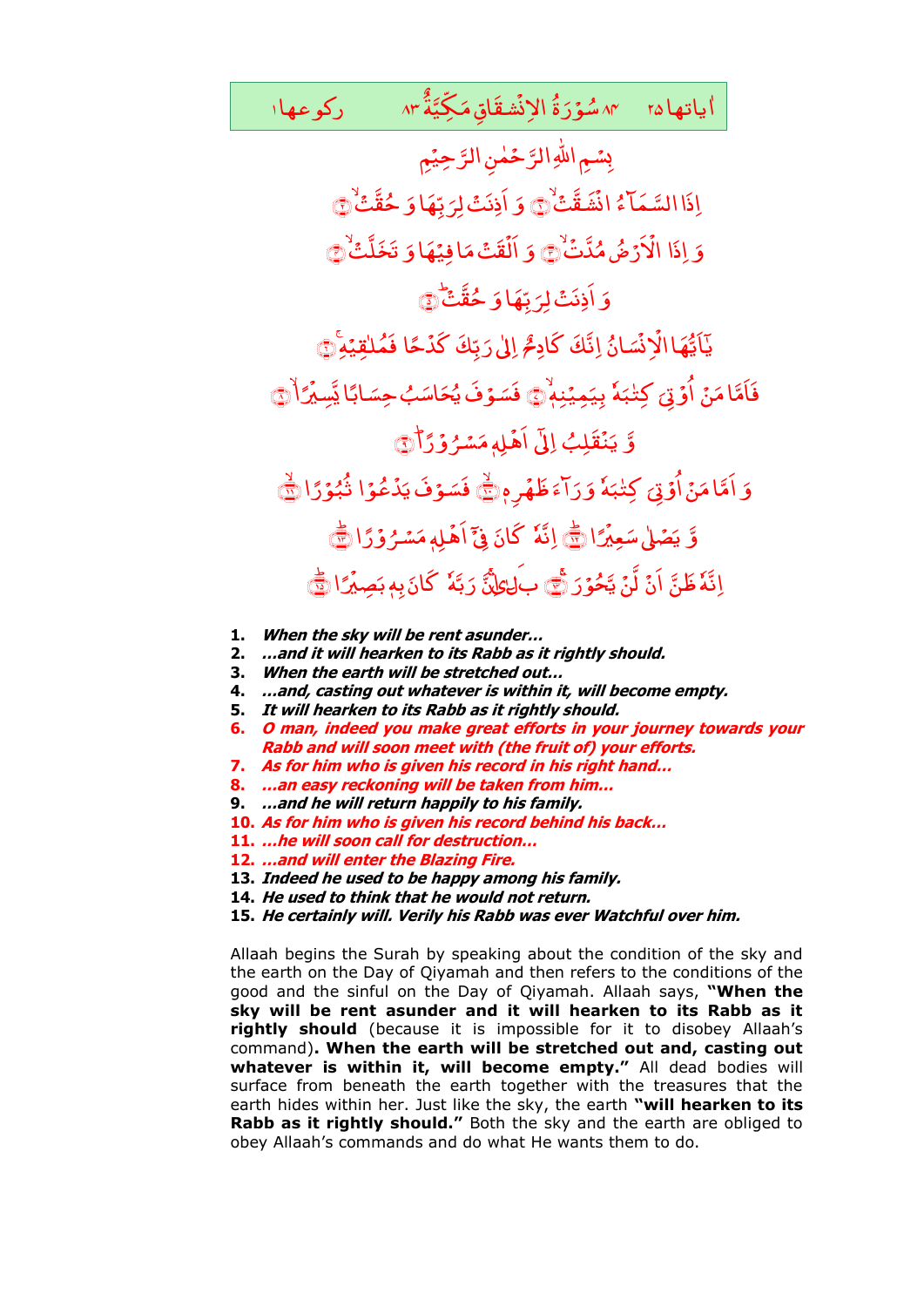These opening five verses of the Surah are followed by a hidden clause which reads, "On that day, man will see the deeds he committed". The verses therefore read, "When the sky will be rent asunder and it will hearken to its Rabb … (and) when the earth will be stretched out … on that day, man will see the deeds he committed".

Allaah says in Surah Ibraheem<sup>1</sup>, "The day when the earth will be **changed into another earth, and the skies (will also be changed)."** This verse denotes that the sky and the earth will be completely changed on the Day of Qiyamah. At the same time, they will appear as described in the above verses of Surah Inshiqaaq. There is therefore no discrepancy between this verse of Surah Ibraheem and the verses of Surah Inshiqaaq.

Allaah continues, **"O man, indeed you make great efforts in your journey towards your Rabb and will soon meet with (the fruit of) your efforts."** This verse summarises man's life in this world. Everything that a person needs in this world requires some effort from him and everything that man says or does in this effort are recorded. The world is fast passing by in this manner and Qiyamah is fast approaching. In fact, every person's individual Qiyamah starts when he passes away. Eventually, the trumpet will be sounded and everything will cease to exist.

When the trumpet is blown for the second time, people will emerge from their graves and present themselves before Allaah for reckoning. The records of deeds will then be distributed among mankind. Allaah says, **"As for him who is given his record in his right hand, an easy reckoning will be taken from him and he will return happily to his family."** Allaah says about such a person in Surah Haaqqah, **"As for the one who receives his record (of deeds) in his right hand, he will call out, "Come and read my record! I was always convinced that I shall certainly meet my reckoning." So he will enjoy a pleasing life in lofty gardens. The fruit of these gardens are near at hand.** (They will be told) **"Eat and drink with all blessings as a reward for the (good) deeds that you sent ahead during the days bygone.""** [Surah 69, verses 19-24]

On the other hand, **"As for him who is given his record behind his back, he will soon call for destruction and will enter the Blazing Fire."** Allaah mentions in Surah Haaqqah<sup>2</sup> that these people will receive their records of deeds in their left hands. These will be given to them from behind their backs. This will be when every person will "meet with the fruit of his efforts". Describing such a person in Surah Haaqqah, Allaah says, **"As for the one who receives his record in the left hand, he will cry, "Oh dear! If only I were not given my record and I had not known my reckoning! Alas! If only death had been my end!""** [Surah 69, verses 25-27]

**"Indeed** (in the world) **he used to be happy among his family."** He used to enjoy himself in the world without any concern for the Day of Qiyamah. In addition to this, **"He used to think that he would not return"** to account for his deeds before Allaah. However, his belief was false. Allaah declares, **"He certainly will"** have to return to Allaah to account for his deeds. He was wrong to think that Allaah was unaware of his deeds because **"Verily his Rabb was ever Watchful over him."** 

-

 $<sup>1</sup>$  Surah 14, verse 48.</sup>

 $2$  Surah 69, verse 25.